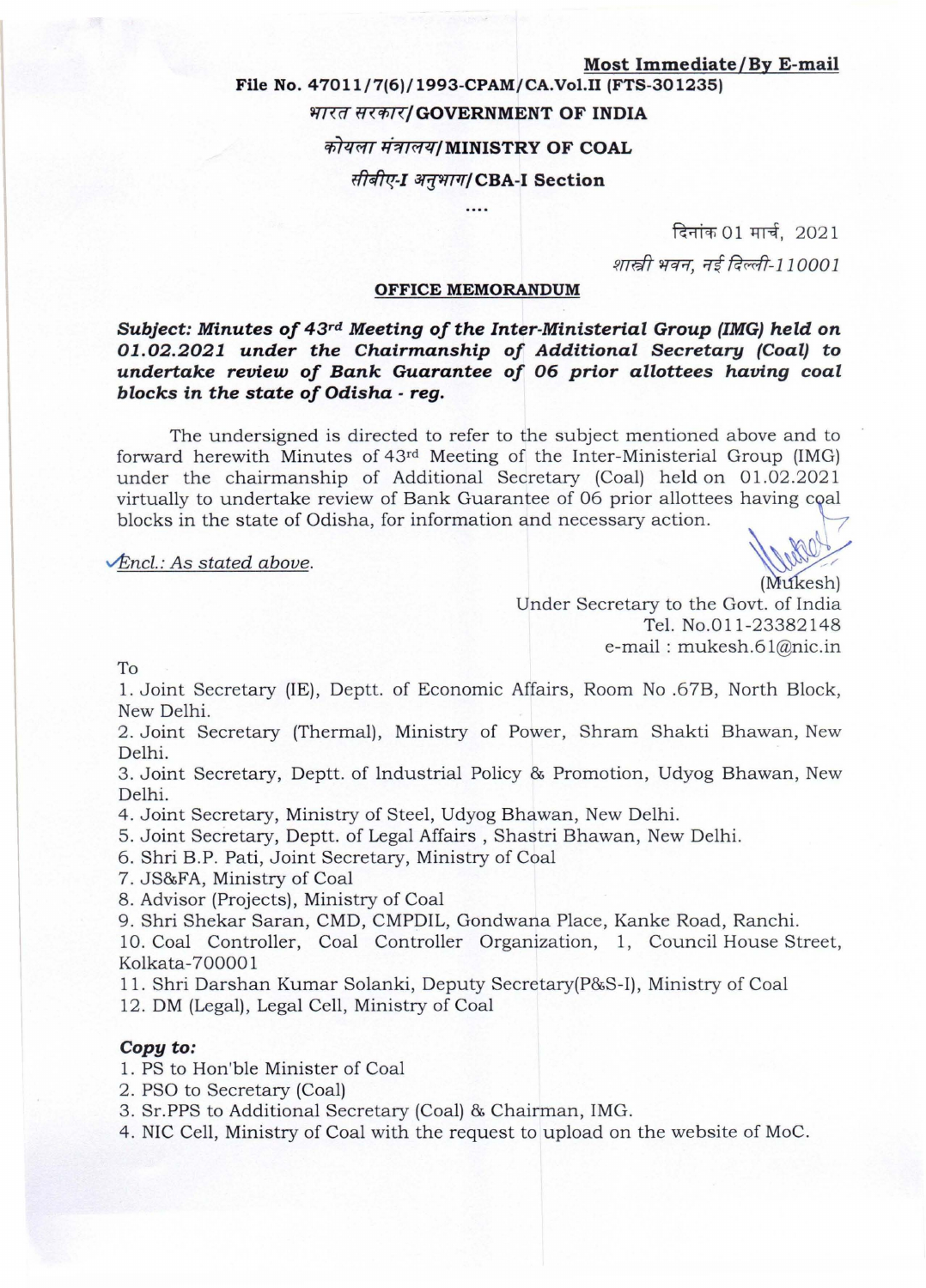### **Minutes of 43rd meeting of the Inter-Ministerial Group (IMG) on Bank Guarantees under the chairmanship of Additional Secretary (Coal) held on 01.02.2021**

43rdmeeting of the Inter-Ministerial Group (IMG) was held under the chairmanship of Additional Secretary (Coal) on 01.02.2021 (Monday) at 11:00 AM through Video Conferencing to undertake review of Bank Guarantee of 6 prior allottees having coal blocks in the state of Odisha.

2. List of participants is placed at **Annexure-A**. List of Representatives from Coal Block allottees is at Annexure-B.

3. With the permission of the Chair, DS (P&S) gave a brief presentation to the IMG about the details of the 6 Coal Blocks. IMG was informed that the meeting had been convened to examine the forfeiture of bank guarantee (BG) of various prior allottees of the following 6 coal blocks in the State of Odisha:

- vi) Radhikapur (East)
- (ii) Bijahan
- (iii) Baitarni West
- (iv) Utkal A and Gopalprasad
- (v) Ramchandi Promotional Coal Block
- (vi) Chhendipada and Chhendipada II

4. It was informed that the meeting had been convened in pursuance of decisions taken in the  $41<sup>st</sup>$  and  $42<sup>nd</sup>$  meetings of the Group, which in brief are as under:

- a. Fresh show cause notices (SCN) may be issued to the allottees of the 31 coal blocks whose show cause notices were withdrawn pursuant to recommendations made in 31st meeting of the IMG.
- b. Comments may be sought from respective State Governments on various applications made by the allottees and their disposal. CMPDIL may also be asked to offer their comments, if any.
- c. Opportunity to make presentation may be allowed to the prior allottees after submission of their comments before final consideration.
- d. Twenty one (21) days' time will be given to the allottees for reply of the Show cause notice.

5. It was added that in pursuance of the above decisions, SCNs had been issued to all the allottee companies of 34 Coal Blocks on 28th July, 2020 by MoC. It was decided to hear all stakeholders and accordingly, 6 prior allottees having coal blocks in the state of Odisha were called for personal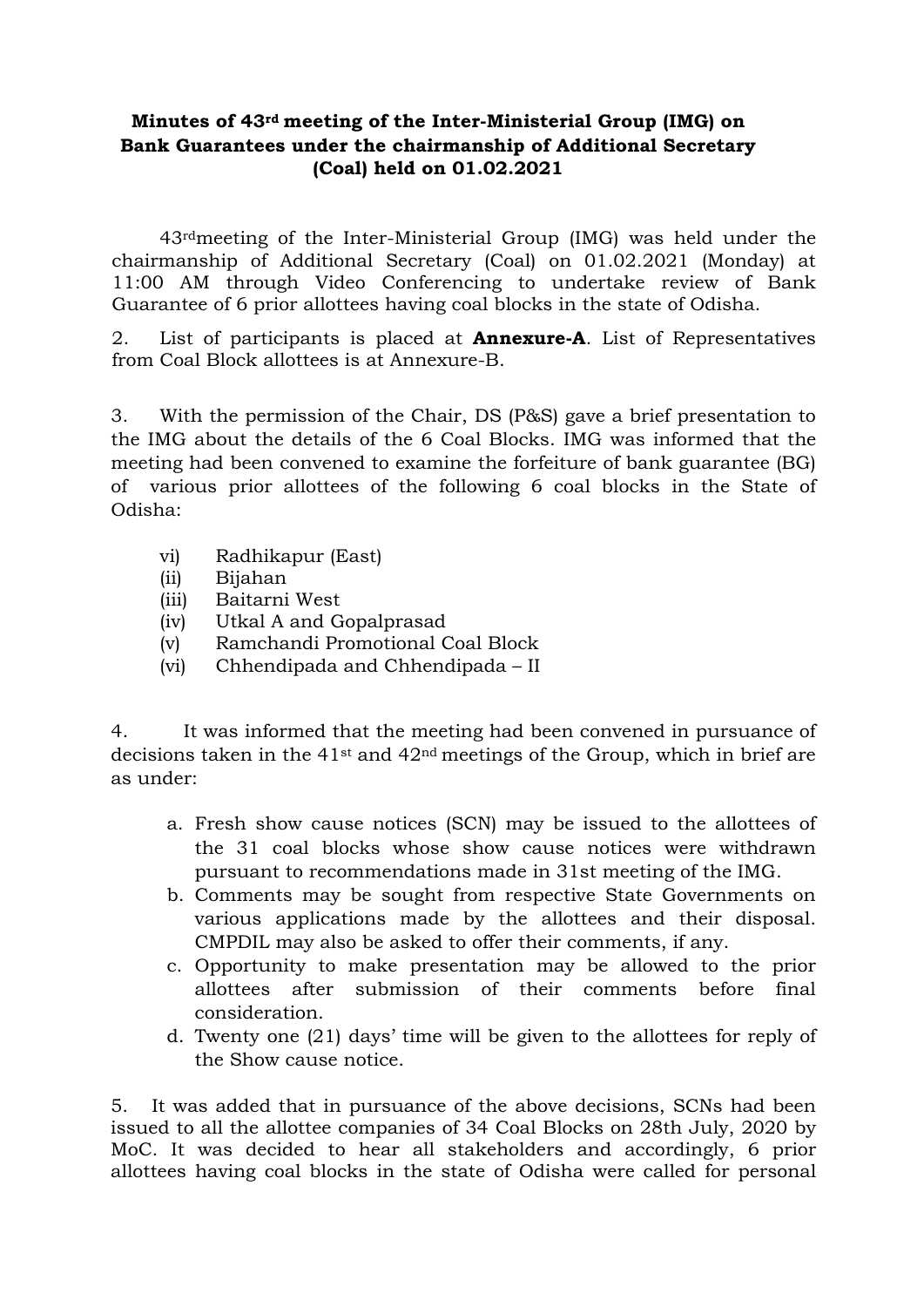hearing in 43rd IMG.

6. After the presentation, representative of blocks blocks were called out for hearing by the IMG. Of the 6 Coal Blocks, some allottees of 4 blocks participated in the hearing. A list is placed at **Annexure-B**.

7. The following issues/items were discussed during the personal hearing in the meeting:

- a) replies of prior allottees in respect of BG.
- b) comments of concerned State Government on the replies given by prior allottees.

8. In this context, views of CMPDI and CCO were also heard, where necessary.

9. During deliberations, Tata Sponge Iron Ltd. (TSIL) submitted before the members of IMG that the delay in achieving of milestones was attributable to Central Government, State Government and their agencies. The same has been contended by the allottee in WPC no. 261 of 2016 titled as Tata Sponge Iron Ltd. V. Union of India which is now disposed off by Hon'ble Delhi High Court and was briefed to the members of IMG in its 42nd Meeting dated 28.05.2020. Another contention raised by TSIL was regarding the submissions made by them to the State Government were not refuted by the State Government, hence their contention regarding the delay attributable to the State Government agencies may be considered and accepted. TSIL further submitted that the issue of transfer of land was attributable to IDCO and State Government agencies. They also emphasized and submitted that as per their Allocation letter the Bank Guarantees were to be invoked if there was deficiency in production.

10. It was found that there were certain gaps in the information that was presented to the IMG. It was noticed that it was difficult to regulate the joining and exiting of prior allottees in the video conference and give secure personal hearing to each allottee while keeping the other allottees off-line. Therefore, it was decided to give personal hearing to all allottees of all the 6 Coal Blocks in a physical meeting.

11. The meeting ended with a vote of thanks to the chair.

\*\*\*\*\*\*\*\*\*\*\*\*\*\*\*\*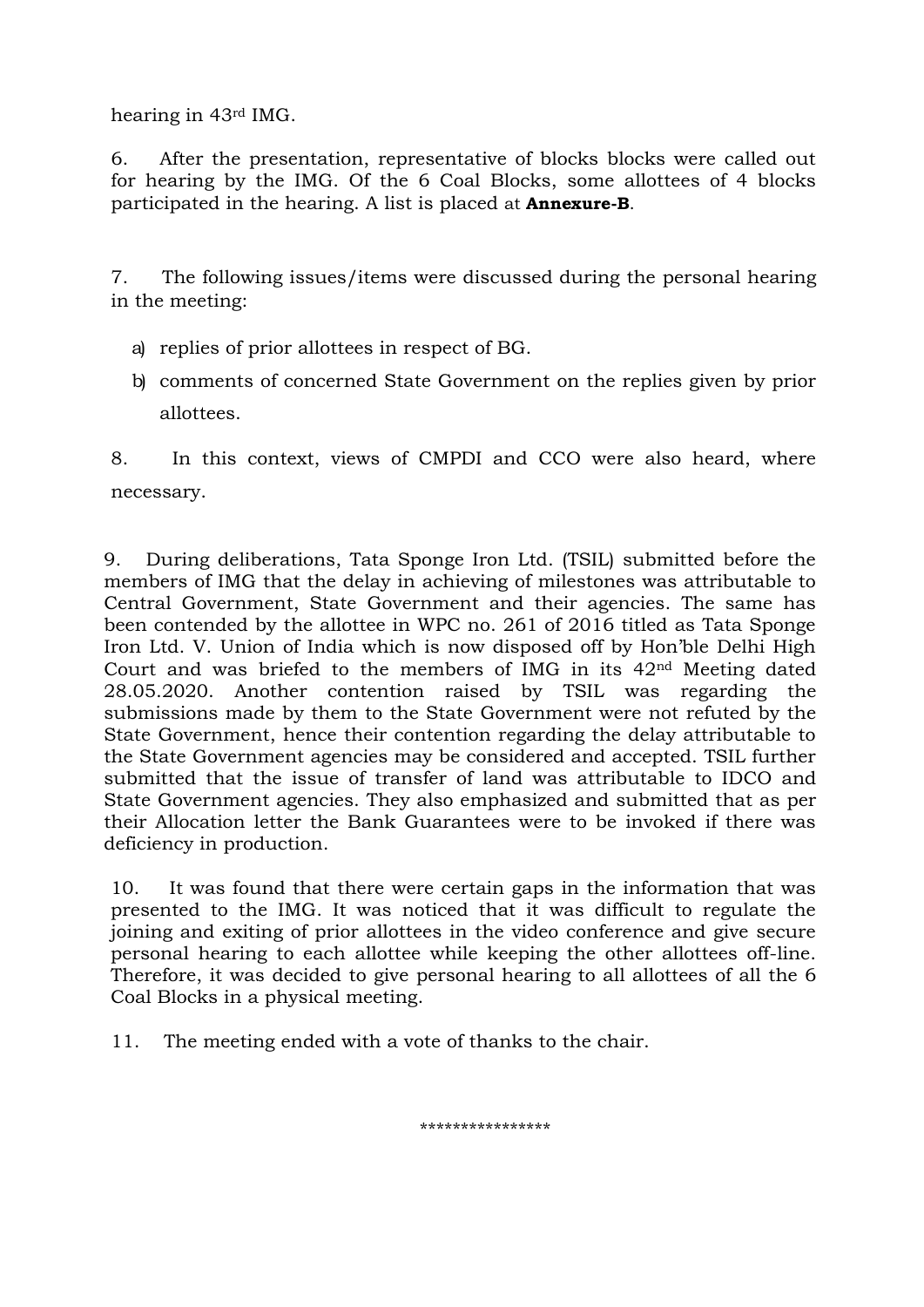### **Annexure-A**

## **List of Participants**

| S1<br>No.      | <b>Name</b><br>(Shri/Smt/Ms.) | Designation                                             | Ministry/Department/<br>Organization       |
|----------------|-------------------------------|---------------------------------------------------------|--------------------------------------------|
| $\mathbf{1}$   | Vinod Kumar Tiwari            | <b>Additional Secretary</b><br>(Coal) (Chairman of IMG) | Ministry of Coal                           |
| $\overline{2}$ | <b>B</b> P Pati               | Joint Secretary                                         | Ministry of Coal                           |
| 3              | Pawan Kumar                   | Director                                                | Ministry of Power                          |
| 4              | Gopalakrishnan                | <b>DS</b>                                               | Ministry of Steel                          |
| 5              | Bhupesh Verma                 | Additional Legal Advisor                                | Department of Legal<br>Affairs             |
| 6              | MP Singh                      | Chief Engineer                                          | Central Electricity<br>Authority           |
| $\overline{7}$ | K. Mukhopadhyay               | <b>OSD</b>                                              | Coal Controller's<br>Organization, Kolkata |
| 8              | Darshan Kumar Solanki         | Deputy Secretary                                        | Ministry of Coal                           |
| 9              | Peeyush Kumar                 | Chief Manager                                           | Ministry of Coal                           |
| 10             | Anand Kumar Pal               | Adviser (IPFD)                                          | Department of Economic<br>Affairs          |
| 11             | V.P. Singh                    | Director                                                | CCO                                        |
| 12             | Shekhar Sharan                | <b>CMD</b>                                              | <b>CMPDIL</b>                              |
| 13             | Ankita Mathur                 | Legal Executive                                         | Ministry of Coal                           |